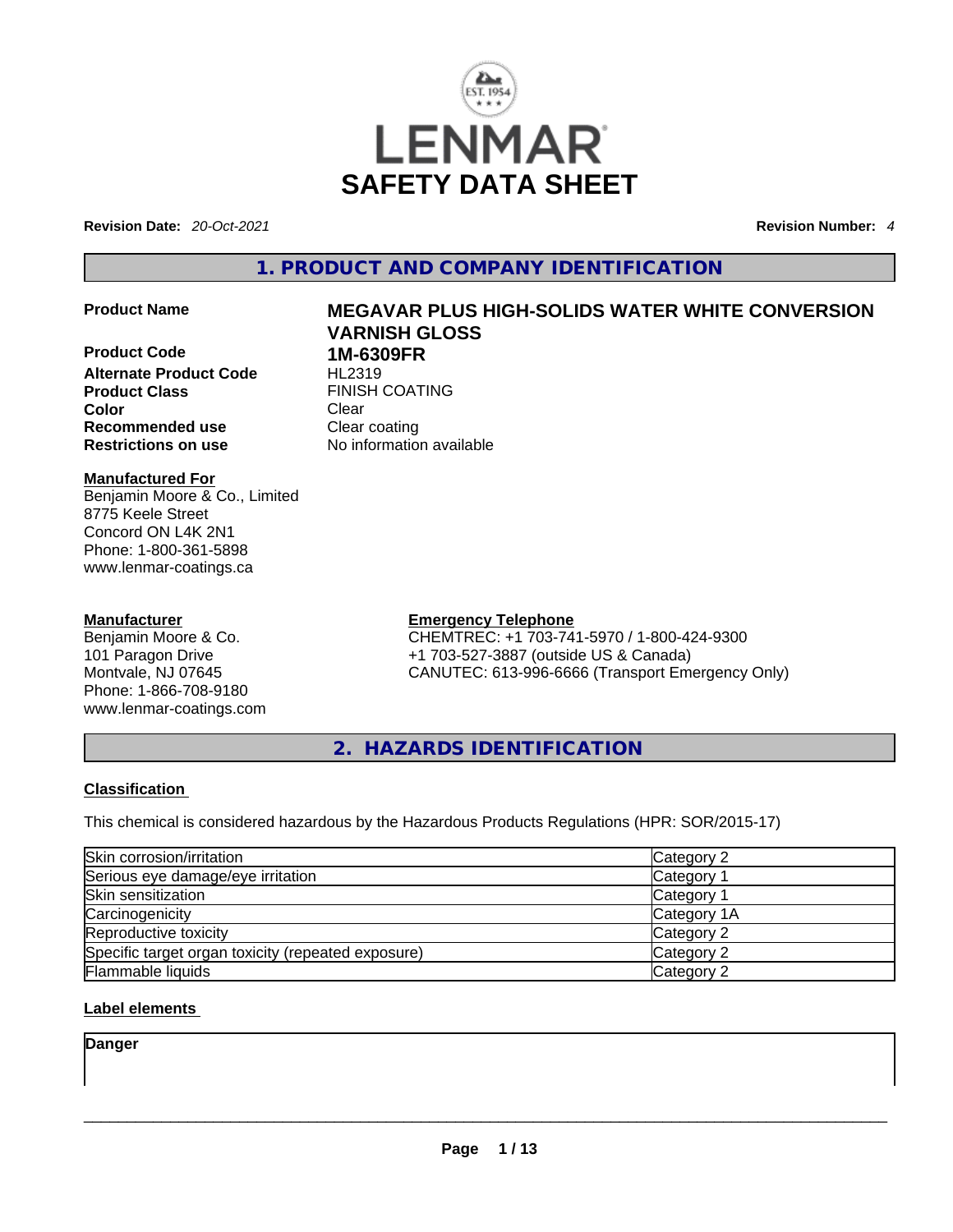#### **Hazard statements**

Causes skin irritation Causes serious eye damage May cause an allergic skin reaction May cause cancer Suspected of damaging fertility or the unborn child May cause damage to organs through prolonged or repeated exposure Highly flammable liquid and vapor



**Appearance** liquid **Odor** *Solvent* **Appearance** liquid **Odor Odor Odor Odor Odor Odor Odor Odor Odor Odor Odor Odor Odor Odor Odor Odor Odor Odor Odor Odor Odor Odor Odor Odor** 

#### **Precautionary Statements - Prevention**

Obtain special instructions before use

Do not handle until all safety precautions have been read and understood

Use personal protective equipment as required

Wash face, hands and any exposed skin thoroughly after handling

Contaminated work clothing should not be allowed out of the workplace

Wear protective gloves

Do not breathe dust/fume/gas/mist/vapors/spray

Keep away from heat, hot surfaces, sparks, open flames and other ignition sources. No smoking

Keep container tightly closed

Ground/bond container and receiving equipment

Use explosion-proof electrical/ventilating/lighting/equipment

Use only non-sparking tools

Take precautionary measures against static discharge

#### **Precautionary Statements - Response**

IF exposed or concerned: Get medical advice/attention

#### **Eyes**

IF IN EYES: Rinse cautiously with water forseveral minutes. Remove contact lenses, if present and easy to do. Continue rinsing

Immediately call a POISON CENTER or doctor/physician

#### **Skin**

If skin irritation or rash occurs: Get medical advice/attention

IF ON SKIN (or hair): Remove/Take off immediately all contaminated clothing. Rinse skin with water/shower Wash contaminated clothing before reuse

#### **Fire**

In case of fire: Use CO2, dry chemical, or foam for extinction

#### **Precautionary Statements - Storage**

Store locked up Store in a well-ventilated place. Keep cool

#### **Precautionary Statements - Disposal**

Dispose of contents/container to an approved waste disposal plant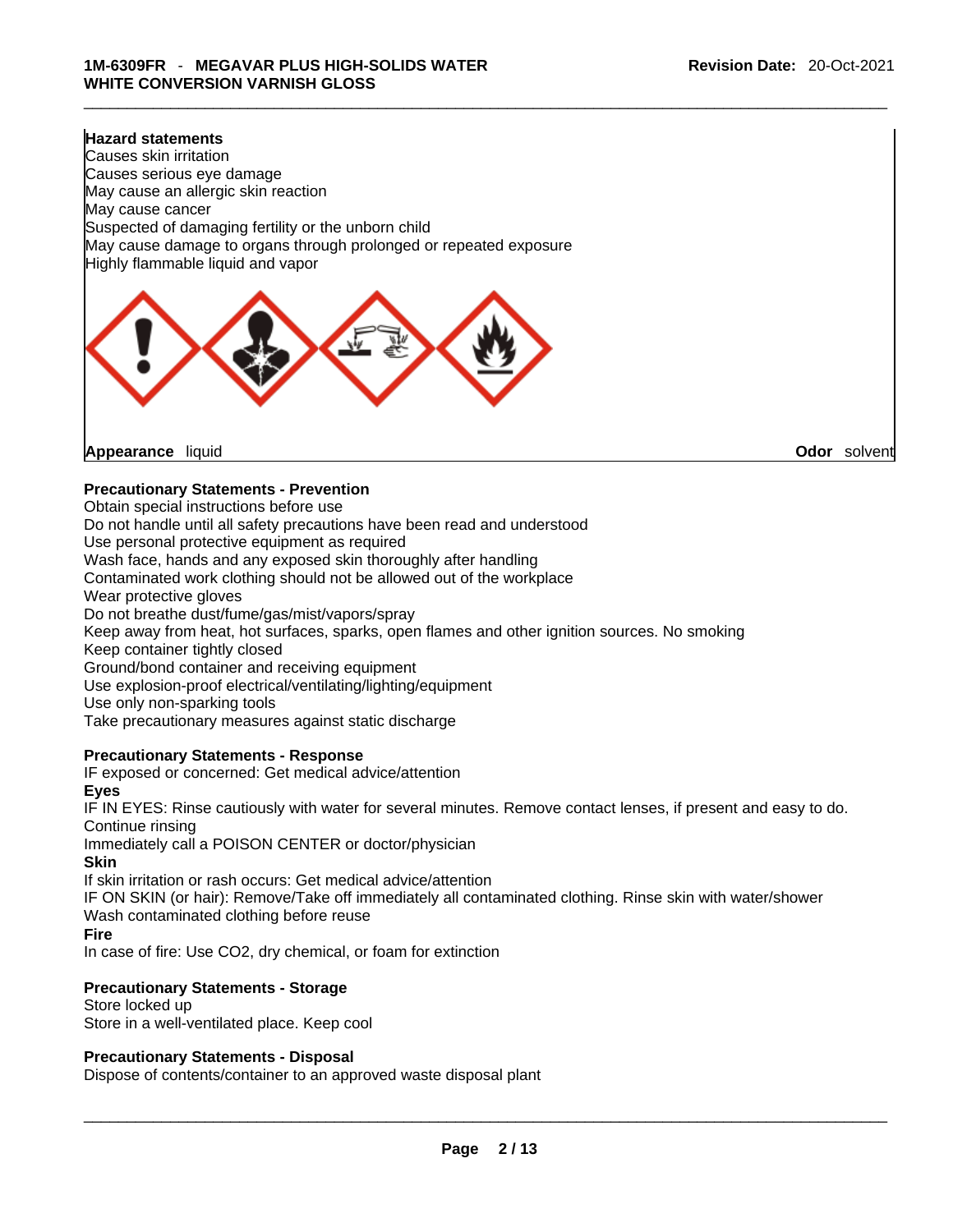#### **Other information**

No information available

 **IMPORTANT:** Designed to be mixed with other components. Mixture will have hazards of all components. Before opening packages, read all warning labels. Follow all precautions.

# **3. COMPOSITION INFORMATION ON COMPONENTS**

| <b>Chemical name</b>                         | <b>CAS No.</b> | Weight-%      | <b>Hazardous Material</b><br>registry number<br>(HMIRA registry #) | Date HMIRA filed and<br>Information Review Act date exemption granted<br>(if applicable) |
|----------------------------------------------|----------------|---------------|--------------------------------------------------------------------|------------------------------------------------------------------------------------------|
| Isobutyl alcohol                             | 78-83-1        | $10 - 30%$    |                                                                    |                                                                                          |
| Ethanol                                      | 64-17-5        | 7 - 13%       |                                                                    |                                                                                          |
| n-Butyl acetate                              | 123-86-4       | $5 - 10%$     |                                                                    |                                                                                          |
| Xylene                                       | 1330-20-7      | $3 - 7%$      |                                                                    |                                                                                          |
| Toluene                                      | 108-88-3       | $-5%$         |                                                                    |                                                                                          |
| Propylene glycol monomethyl<br>ether acetate | 108-65-6       | $-5%$         |                                                                    |                                                                                          |
| Isopropyl alcohol                            | 67-63-0        | 1 - 5%        |                                                                    |                                                                                          |
| Ethyl benzene                                | $100 - 41 - 4$ | - 5%          |                                                                    |                                                                                          |
| Formaldehyde                                 | $50-00-0$      | $0.1 - 0.25%$ |                                                                    |                                                                                          |

**Confidential Business Information note**

\*The exact percentage (concentration) of composition has been withheld as a trade secret

# **4. FIRST AID MEASURES**

| <b>General Advice</b> | If symptoms persist, call a physician. Show this safety data<br>sheet to the doctor in attendance.                                                                                                                                     |
|-----------------------|----------------------------------------------------------------------------------------------------------------------------------------------------------------------------------------------------------------------------------------|
| <b>Eye Contact</b>    | Immediate medical attention is required. Immediately flush<br>with plenty of water. After initial flushing, remove any<br>contact lenses and continue flushing for at least 15<br>minutes.                                             |
| <b>Skin Contact</b>   | Wash off immediately with soap and plenty of water while<br>removing all contaminated clothes and shoes. If skin<br>irritation persists, call a physician. Wash clothing before<br>reuse. Destroy contaminated articles such as shoes. |
| <b>Inhalation</b>     | Move to fresh air. If symptoms persist, call a physician.<br>If not breathing, give artificial respiration. Call a physician<br>immediately.                                                                                           |
| <b>Ingestion</b>      | Clean mouth with water and afterwards drink plenty of<br>water. Do not induce vomiting without medical advice.<br>Never give anything by mouth to an unconscious person.<br>Consult a physician.                                       |
|                       |                                                                                                                                                                                                                                        |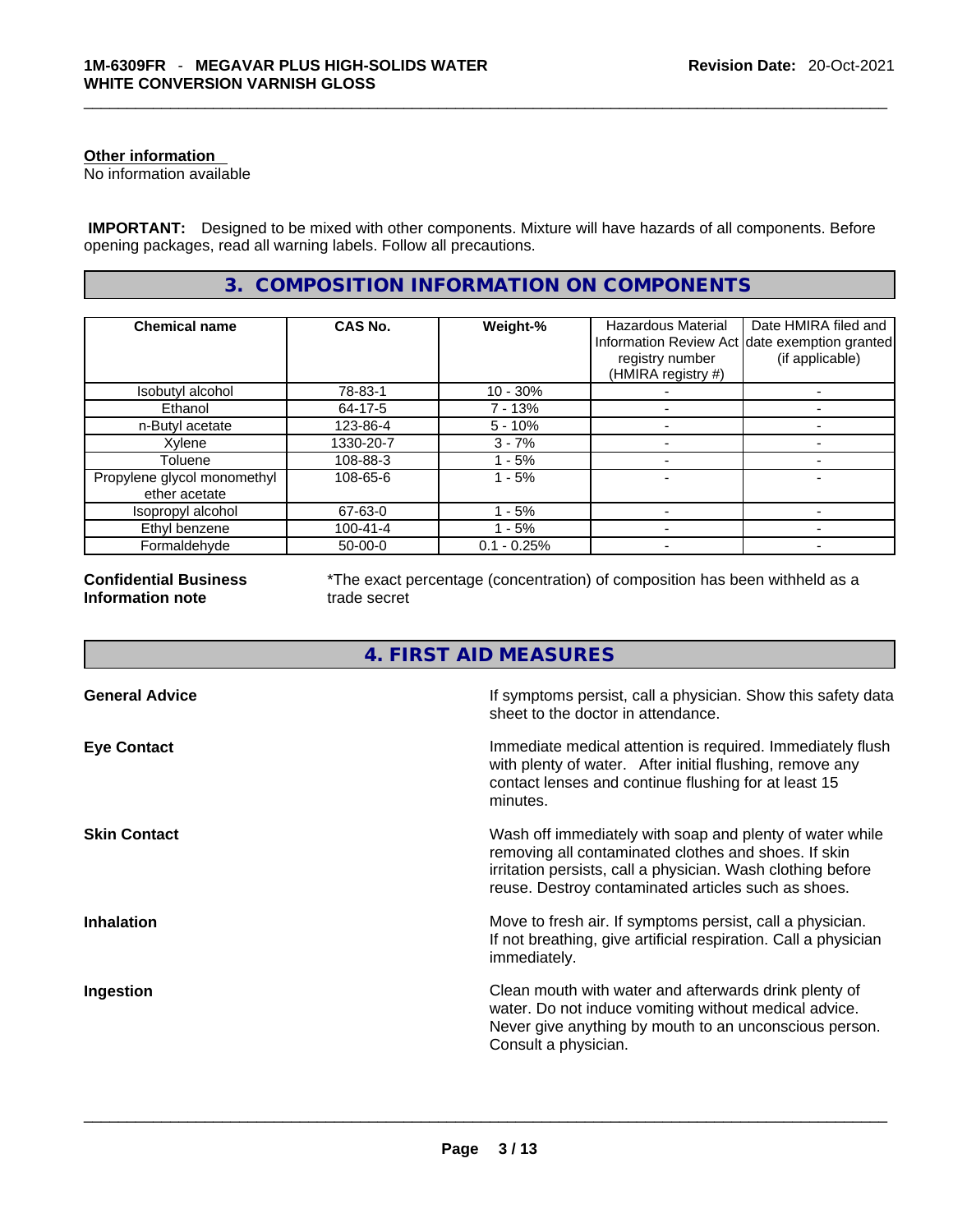| <b>Protection Of First-Aiders</b>                                         | Use personal protective equipment.                                                                                                                                                                                                                                                             |  |  |
|---------------------------------------------------------------------------|------------------------------------------------------------------------------------------------------------------------------------------------------------------------------------------------------------------------------------------------------------------------------------------------|--|--|
| <b>Most Important Symptoms/Effects</b>                                    | May cause allergic skin reaction.                                                                                                                                                                                                                                                              |  |  |
| <b>Notes To Physician</b>                                                 | Treat symptomatically.                                                                                                                                                                                                                                                                         |  |  |
|                                                                           | 5. FIRE-FIGHTING MEASURES                                                                                                                                                                                                                                                                      |  |  |
| <b>Flammable Properties</b>                                               | Vapors may travel considerable distance to a source of<br>ignition and flash back. Vapors may cause flash fire.                                                                                                                                                                                |  |  |
| <b>Suitable Extinguishing Media</b>                                       | Foam, dry powder or water. Use extinguishing measures<br>that are appropriate to local circumstances and the<br>surrounding environment.                                                                                                                                                       |  |  |
| Protective equipment and precautions for firefighters                     | As in any fire, wear self-contained breathing apparatus<br>pressure-demand, MSHA/NIOSH (approved or equivalent)<br>and full protective gear.                                                                                                                                                   |  |  |
| <b>Hazardous combustion products</b>                                      | Burning may result in carbon dioxide, carbon monoxide<br>and other combustion products of varying composition<br>which may be toxic and/or irritating.                                                                                                                                         |  |  |
| <b>Specific Hazards Arising From The Chemical</b>                         | Flammable. Flash back possible over considerable<br>distance. Keep product and empty container away from<br>heat and sources of ignition. Closed containers may<br>rupture if exposed to fire or extreme heat. Thermal<br>decomposition can lead to release of irritating gases and<br>vapors. |  |  |
| <b>Sensitivity to mechanical impact</b>                                   | No                                                                                                                                                                                                                                                                                             |  |  |
| Sensitivity to static discharge                                           | Yes                                                                                                                                                                                                                                                                                            |  |  |
| <b>Flash Point Data</b><br>Flash point (°F)<br>Flash Point (°C)<br>Method | 58<br>14<br><b>PMCC</b>                                                                                                                                                                                                                                                                        |  |  |
| <b>Flammability Limits In Air</b>                                         |                                                                                                                                                                                                                                                                                                |  |  |
| Lower flammability limit:<br><b>Upper flammability limit:</b>             | Not available<br>Not available                                                                                                                                                                                                                                                                 |  |  |
| Health: 2<br><b>Flammability: 3</b><br><u>NFPA</u>                        | Instability: 0<br><b>Special: Not Applicable</b>                                                                                                                                                                                                                                               |  |  |
| <b>NFPA Legend</b><br>0 - Not Hazardous<br>1 - Slightly                   |                                                                                                                                                                                                                                                                                                |  |  |

- 
- 2 Moderate
- 3 High
- 4 Severe

*The ratings assigned are only suggested ratings, the contractor/employer has ultimate responsibilities for NFPA ratings where this system is used.*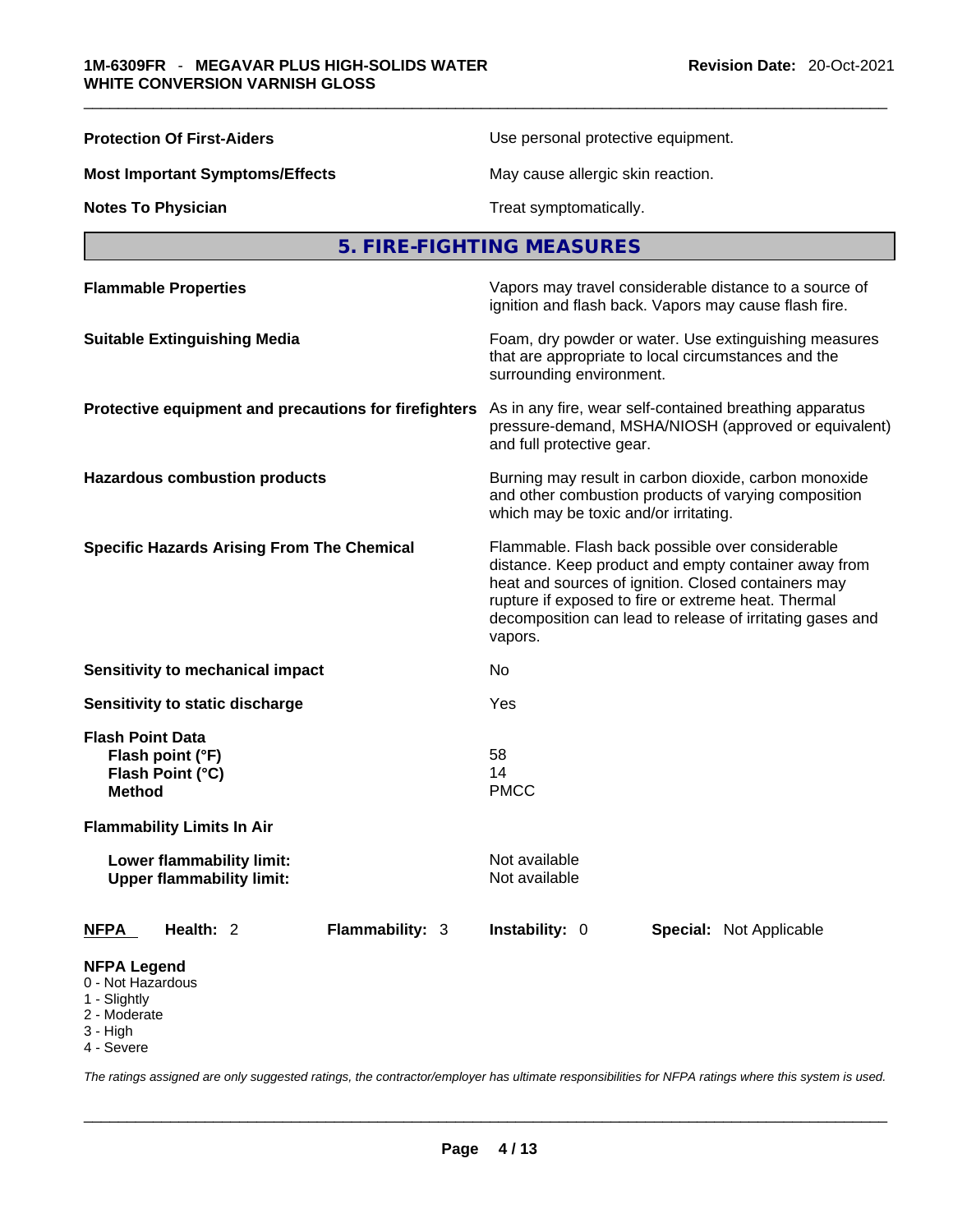*Additional information regarding the NFPA rating system is available from the National Fire Protection Agency (NFPA) at www.nfpa.org.* 

# **6. ACCIDENTAL RELEASE MEASURES**

| <b>Personal Precautions</b>      | Remove all sources of ignition. Take precautions to<br>prevent flashback. Ground and bond all containers and<br>handling equipment. Take precautionary measures against<br>static discharges. Ensure adequate ventilation. Avoid<br>contact with skin, eyes and clothing. Use personal<br>protective equipment.  |
|----------------------------------|------------------------------------------------------------------------------------------------------------------------------------------------------------------------------------------------------------------------------------------------------------------------------------------------------------------|
| <b>Other Information</b>         | Prevent further leakage or spillage if safe to do so. Do not<br>allow material to contaminate ground water system.<br>Prevent product from entering drains. Do not flush into<br>surface water or sanitary sewer system. Local authorities<br>should be advised if significant spillages cannot be<br>contained. |
| <b>Environmental precautions</b> | See Section 12 for additional Ecological Information.                                                                                                                                                                                                                                                            |
| <b>Methods for Cleaning Up</b>   | Dam up. Soak up with inert absorbent material. Use a<br>non-sparking or explosion proof means to transfer material<br>to a sealed, appropriate container for disposal. Clean<br>contaminated surface thoroughly.                                                                                                 |

**7. HANDLING AND STORAGE** 

| <b>Handling</b>               | Avoid contact with skin, eyes and clothing. Wear personal<br>protective equipment. Do not breathe vapors or spray mist.<br>Use only in ventilated areas. Prevent vapor build-up by<br>providing adequate ventilation during and after use.                                                                                                                                                                                                           |
|-------------------------------|------------------------------------------------------------------------------------------------------------------------------------------------------------------------------------------------------------------------------------------------------------------------------------------------------------------------------------------------------------------------------------------------------------------------------------------------------|
|                               | Take precautionary measures against static discharges.<br>To avoid ignition of vapors by static electricity discharge,<br>all metal parts of the equipment must be grounded. Keep<br>away from heat, sparks and flame. Do not smoke.<br>Extinguish all flames and pilot lights, and turn off stoves,<br>heaters, electric motors and other sources of ignition<br>during use and until all vapors are gone. Ignition and/or<br>flash back may occur. |
| <b>Storage</b>                | Keep containers tightly closed in a dry, cool and<br>well-ventilated place. Keep away from heat. Keep away<br>from open flames, hot surfaces and sources of ignition.<br>Keep in properly labeled containers. Keep out of the reach<br>of children.                                                                                                                                                                                                  |
| <b>Incompatible Materials</b> | Incompatible with strong acids and bases and strong<br>oxidizing agents.                                                                                                                                                                                                                                                                                                                                                                             |

# **8. EXPOSURE CONTROLS/PERSONAL PROTECTION**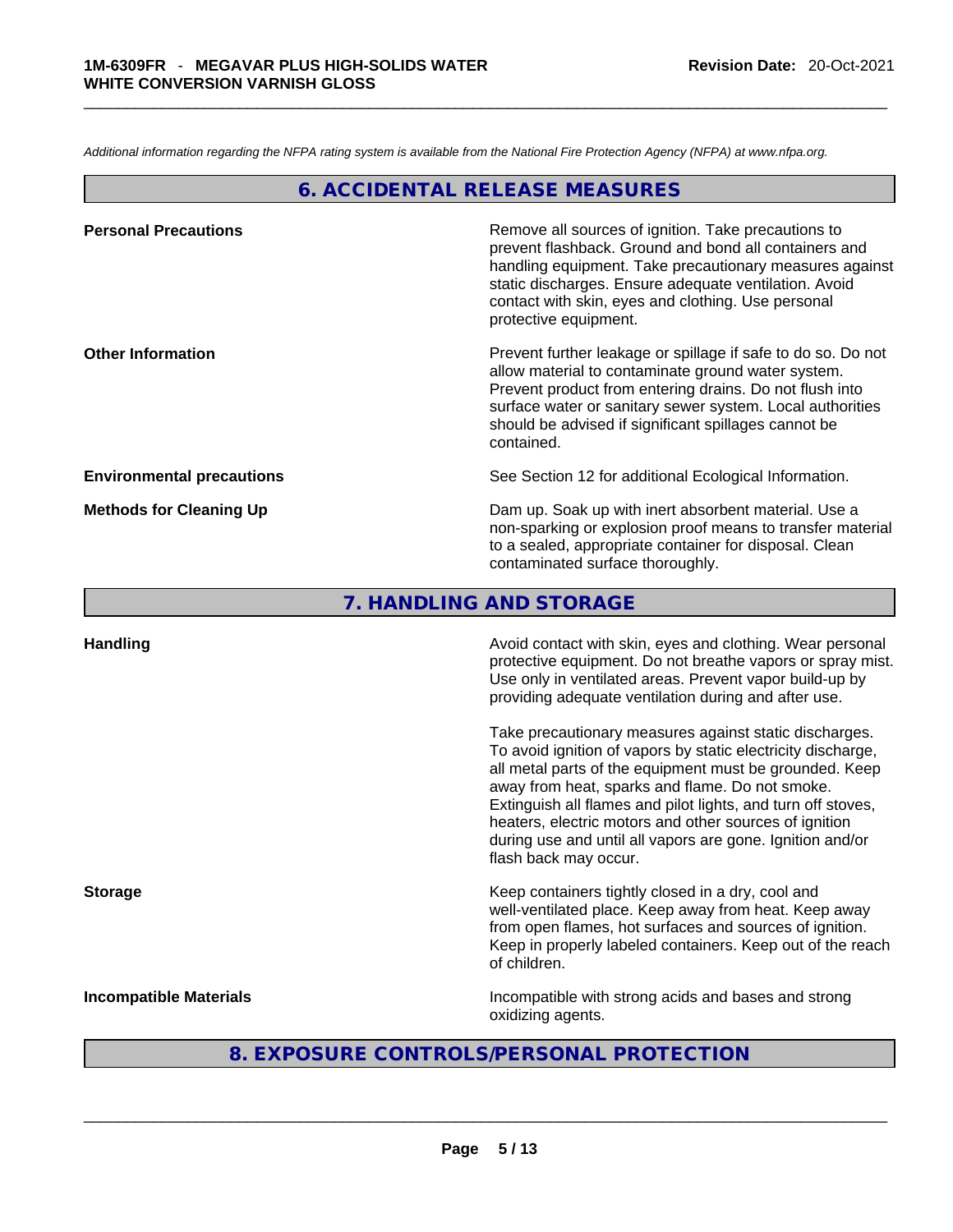#### **Exposure Limits**

| <b>Chemical name</b>                         | <b>ACGIH TLV</b>                     | Alberta                                                                                                 | <b>British Columbia</b>                                                                 | Ontario                                       | Quebec                                                                                                       |
|----------------------------------------------|--------------------------------------|---------------------------------------------------------------------------------------------------------|-----------------------------------------------------------------------------------------|-----------------------------------------------|--------------------------------------------------------------------------------------------------------------|
| Isobutyl alcohol                             | TWA: 50 ppm                          | 50 ppm - TWA<br>152 mg/m $3$ - TWA                                                                      | 50 ppm - TWA                                                                            | 50 ppm - TWA                                  | 50 ppm - TWAEV<br>152 mg/m $3$ - TWAEV                                                                       |
| Ethanol                                      | STEL: 1000 ppm                       | 1000 ppm - TWA<br>1880 mg/m <sup>3</sup> - TWA                                                          | 1000 ppm - STEL                                                                         | 1000 ppm - STEL                               | 1000 ppm - TWAEV<br>1880 mg/m <sup>3</sup> - TWAEV                                                           |
| n-Butyl acetate                              | STEL: 150 ppm<br>TWA: 50 ppm         | 150 ppm - TWA<br>$713$ mg/m <sup>3</sup> - TWA<br>200 ppm - STEL<br>950 mg/m <sup>3</sup> - STEL        | 20 ppm - TWA                                                                            | 150 ppm - $TWA$<br>200 ppm - STEL             | 150 ppm - TWAEV<br>713 mg/m <sup>3</sup> - TWAEV<br>200 ppm - STEV<br>950 mg/m <sup>3</sup> - STEV           |
| Xylene                                       | STEL: 150 ppm<br><b>TWA: 100 ppm</b> | 100 ppm - TWA<br>434 mg/m <sup>3</sup> - TWA<br>150 ppm - STEL<br>651 mg/m $3 -$ STEL                   | 100 ppm - TWA<br>150 ppm - STEL                                                         | 100 ppm - $TWA$<br>150 ppm - STEL             | 100 ppm - TWAEV<br>434 mg/m <sup>3</sup> - TWAEV<br>150 ppm - STEV<br>651 mg/m $3 -$ STEV                    |
| Toluene                                      | TWA: 20 ppm                          | 50 ppm - TWA<br>188 mg/m $3$ - TWA<br>Substance may be<br>readily absorbed<br>through intact skin       | 20 ppm - TWA<br>Adverse reproductive<br>effect                                          | 20 ppm - TWA                                  | 50 ppm - TWAEV<br>188 mg/m <sup>3</sup> - TWAEV<br>Skin absorption can<br>contribute to overall<br>exposure. |
| Propylene glycol monomethyl<br>ether acetate | N/E                                  | N/E                                                                                                     | 50 ppm - TWA<br>75 ppm - STEL                                                           | 50 ppm - TWA<br>$270$ mg/m <sup>3</sup> - TWA | N/E                                                                                                          |
| Isopropyl alcohol                            | STEL: 400 ppm<br>TWA: 200 ppm        | 200 ppm - TWA<br>492 mg/m <sup>3</sup> - TWA<br>400 ppm - STEL<br>984 mg/m <sup>3</sup> - STEL          | 200 ppm - TWA<br>400 ppm - STEL                                                         | 200 ppm - TWA<br>400 ppm - STEL               | 400 ppm - TWAEV<br>985 mg/m <sup>3</sup> - TWAEV<br>500 ppm - STEV<br>1230 mg/m <sup>3</sup> - STEV          |
| Ethyl benzene                                | TWA: 20 ppm                          | 100 ppm - TWA<br>434 mg/m <sup>3</sup> - TWA<br>125 ppm - STEL<br>$543$ mg/m <sup>3</sup> - STEL        | 20 ppm - TWA                                                                            | 20 ppm - TWA                                  | 100 ppm - TWAEV<br>434 mg/m <sup>3</sup> - TWAEV<br>125 ppm - STEV<br>543 mg/m $3 -$ STEV                    |
| Formaldehyde                                 | STEL: 0.3 ppm<br>TWA: 0.1 ppm        | $0.75$ ppm - TWA<br>$0.9$ mg/m <sup>3</sup> - TWA<br>1 ppm - Ceiling<br>1.3 mg/m <sup>3</sup> - Ceiling | 0.3 ppm - TWA<br>1 ppm - Ceiling<br>Dermal Sensitizer,<br><b>Respiratory Sensitizer</b> | 1 ppm - STEL<br>1.5 ppm - Ceiling             | 2 ppm - Ceiling<br>$3$ mg/m <sup>3</sup> - Ceiling                                                           |

**Legend**

ACGIH - American Conference of Governmental Industrial Hygienists

Alberta - Alberta Occupational Exposure Limits

British Columbia - British Columbia Occupational Exposure Limits

Ontario - Ontario Occupational Exposure Limits

Quebec - Quebec Occupational Exposure Limits

N/E - Not established

| <b>Personal Protective Equipment</b> |  |
|--------------------------------------|--|
| <b>Eve/Face Protection</b>           |  |

**Engineering Measures Ensure adequate ventilation, especially in confined areas.** 

**Eye/Face Protection** Safety glasses with side-shields. If splashes are likely to occur, wear: Tightly fitting safety goggles **Skin Protection Protection Protective gloves and impervious clothing. Respiratory Protection Exercise 2018** Use only with adequate ventilation. In operations where exposure limits are exceeded, use a NIOSH approved respirator that has been selected by a technically qualified person for the specific work conditions. When spraying the product or applying in confined areas, wear a NIOSH approved respirator specified for paint spray or organic vapors.

**Hygiene Measures Avoid contact with skin, eyes and clothing. Remove and Avoid contact with skin, eyes and clothing. Remove and Avoid contact with skin, eyes and clothing. Remove and** wash contaminated clothing before re-use. Wash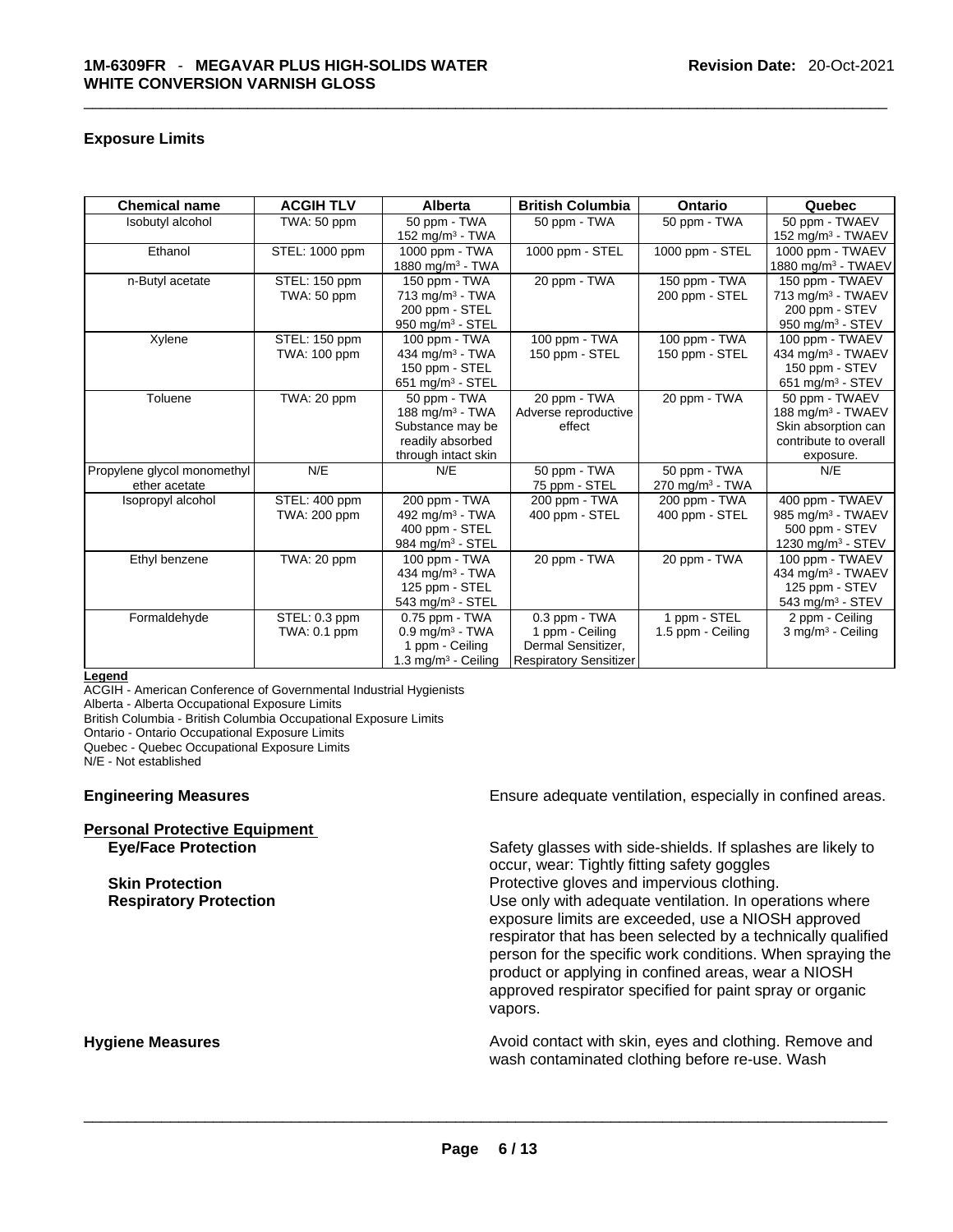thoroughly after handling.

### **9. PHYSICAL AND CHEMICAL PROPERTIES**

**Appearance** liquid **Odor** solvent **Odor Threshold** No information available **Density (lbs/gal)** 8.0 - 8.3 **Specific Gravity** 0.95 - 1.00 **pH pH** *pH* **Viscosity (cps) No information available No information available Solubility(ies)** No information available **Water solubility**<br> **Evaporation Rate**<br> **Evaporation Rate**<br> **Evaporation Rate Vapor pressure**  No information available **No information** available **Vapor density**<br> **With the Solids**<br>
With the Solids **No** information available<br>
45 - 55 **Wt. % Solids** 45 - 55 **Vol. % Solids Wt. % Volatiles** 45 - 55 **Vol. % Volatiles VOC Regulatory Limit (g/L)** < 550 **Boiling Point (°F)** 167<br> **Boiling Point (°C)** 167 **Boiling Point (°C) Freezing point (°F)** The state of the state of the Noinformation available **Freezing Point (°C)**<br> **Flash noint (°F)**<br> **Flash noint (°F)**<br> **Flash noint (°F)**<br> **Flash noint (°F) Flash point (°F) Flash Point (°C)** 14 **Method** PMCC **Flammability (solid, gas)** Not applicable **Upper flammability limit:** Not applicable **Lower flammability limit:**<br> **Autoignition Temperature (°F)** Not applicable havailable available **Autoignition Temperature (°F) Autoignition Temperature (°C)**<br> **Decomposition Temperature (°F)** No information available **Decomposition Temperature (°F)** No information available<br> **Decomposition Temperature (°C)** No information available **Decomposition Temperature (°C) Partition coefficient** No information available

**Evaporation Rate** No information available

# **10. STABILITY AND REACTIVITY**

| <b>Reactivity</b>                       | Not Applicable                                                                                                            |
|-----------------------------------------|---------------------------------------------------------------------------------------------------------------------------|
| <b>Chemical Stability</b>               | Stable under normal conditions. Hazardous polymerisation<br>does not occur.                                               |
| <b>Conditions to avoid</b>              | Keep away from open flames, hot surfaces, static<br>electricity and sources of ignition. Sparks. Elevated<br>temperature. |
| <b>Incompatible Materials</b>           | Incompatible with strong acids and bases and strong<br>oxidizing agents.                                                  |
| <b>Hazardous Decomposition Products</b> | Thermal decomposition can lead to release of irritating                                                                   |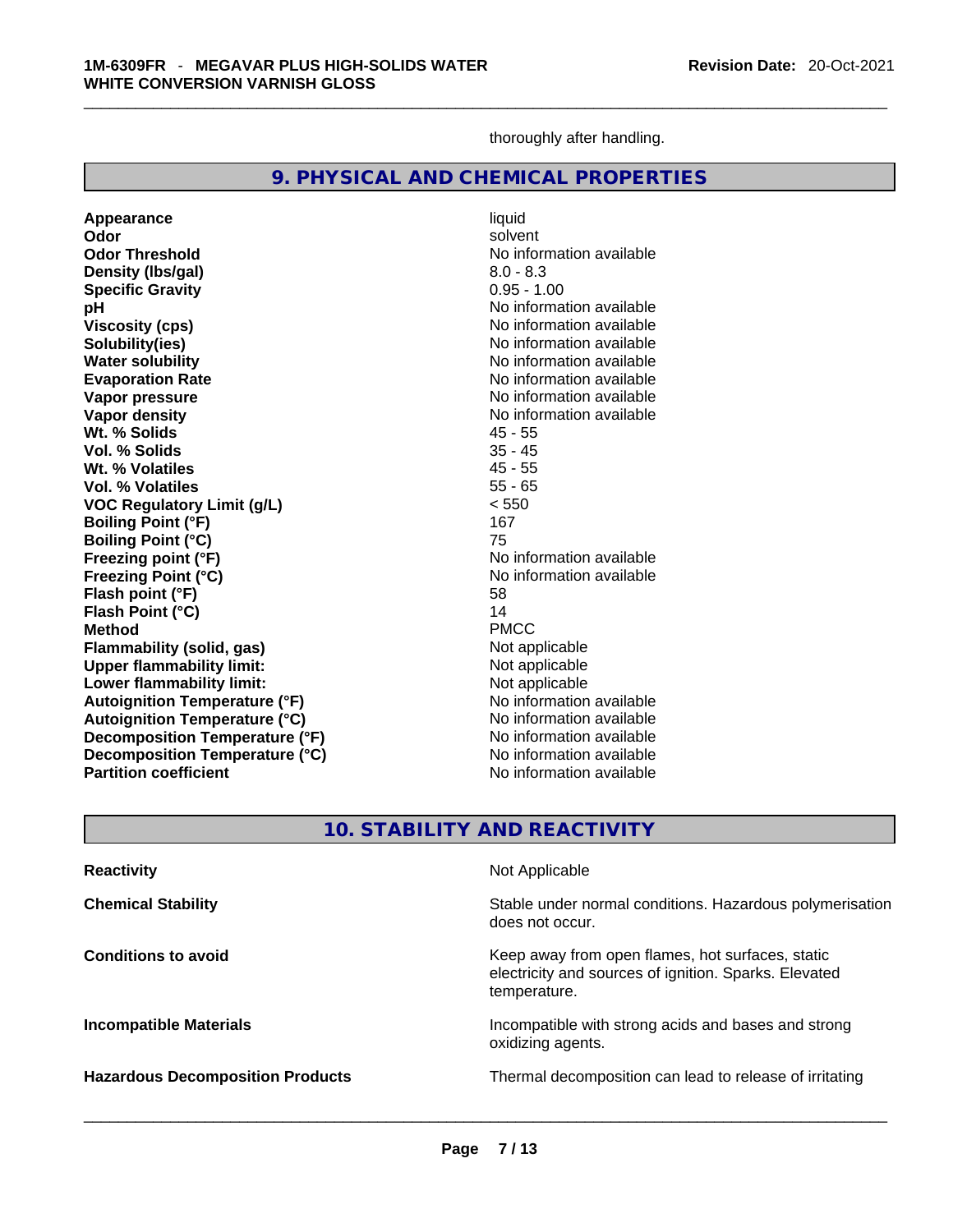gases and vapors.

**Possibility of hazardous reactions** None under normal conditions of use.

**11. TOXICOLOGICAL INFORMATION** 

#### **Product Information Information on likely routes of exposure**

**Principal Routes of Exposure Exposure** Eye contact, skin contact and inhalation.

**Acute Toxicity** 

**Product Information Repeated or prolonged exposure to organic solvents may** lead to permanent brain and nervous system damage. Intentional misuse by deliberately concentrating and inhaling vapors may be harmful or fatal.

#### **Symptoms related to the physical,chemical and toxicological characteristics**

**Symptoms No information available** 

#### **Delayed and immediate effects as well as chronic effects from short and long-term exposure**

| Eye contact                     | Severely irritating to eyes. May cause burns. Risk of<br>serious damage to eyes.                                                                                                                                                                                 |
|---------------------------------|------------------------------------------------------------------------------------------------------------------------------------------------------------------------------------------------------------------------------------------------------------------|
| <b>Skin contact</b>             | May cause skin irritation and/or dermatitis. Prolonged skin<br>contact may defat the skin and produce dermatitis.                                                                                                                                                |
| <b>Inhalation</b>               | Harmful by inhalation. High vapor / aerosol concentrations<br>are irritating to the eyes, nose, throat and lungs and may<br>cause headaches, dizziness, drowsiness,<br>unconsciousness, and other central nervous system<br>effects.                             |
| Ingestion                       | Harmful if swallowed. Ingestion may cause irritation to<br>mucous membranes. Small amounts of this product<br>aspirated into the respiratory system during ingestion or<br>vomiting may cause mild to severe pulmonary injury,<br>possibly progressing to death. |
| <b>Sensitization</b>            | May cause an allergic skin reaction.                                                                                                                                                                                                                             |
| <b>Neurological Effects</b>     | No information available.                                                                                                                                                                                                                                        |
| <b>Mutagenic Effects</b>        | No information available.                                                                                                                                                                                                                                        |
| <b>Reproductive Effects</b>     | Possible risk of impaired fertility. Possible risk of harm to<br>the unborn child.                                                                                                                                                                               |
| <b>Developmental Effects</b>    | No information available.                                                                                                                                                                                                                                        |
| <b>Target organ effects</b>     | liver, Respiratory system, Eyes, Skin, Central nervous<br>system, blood, Reproductive System.                                                                                                                                                                    |
| <b>STOT - single exposure</b>   | May cause disorder and damage to the, Respiratory<br>system, Central nervous system.                                                                                                                                                                             |
| <b>STOT - repeated exposure</b> | Causes damage to organs through prolonged or repeated<br>exposure.                                                                                                                                                                                               |
| Other adverse effects           | No information available.                                                                                                                                                                                                                                        |
| <b>Aspiration Hazard</b>        | May be harmful if swallowed and enters airways. Small<br>amounts of this product aspirated into the respiratory<br>system during ingestion or vomiting may cause mild to                                                                                         |
|                                 |                                                                                                                                                                                                                                                                  |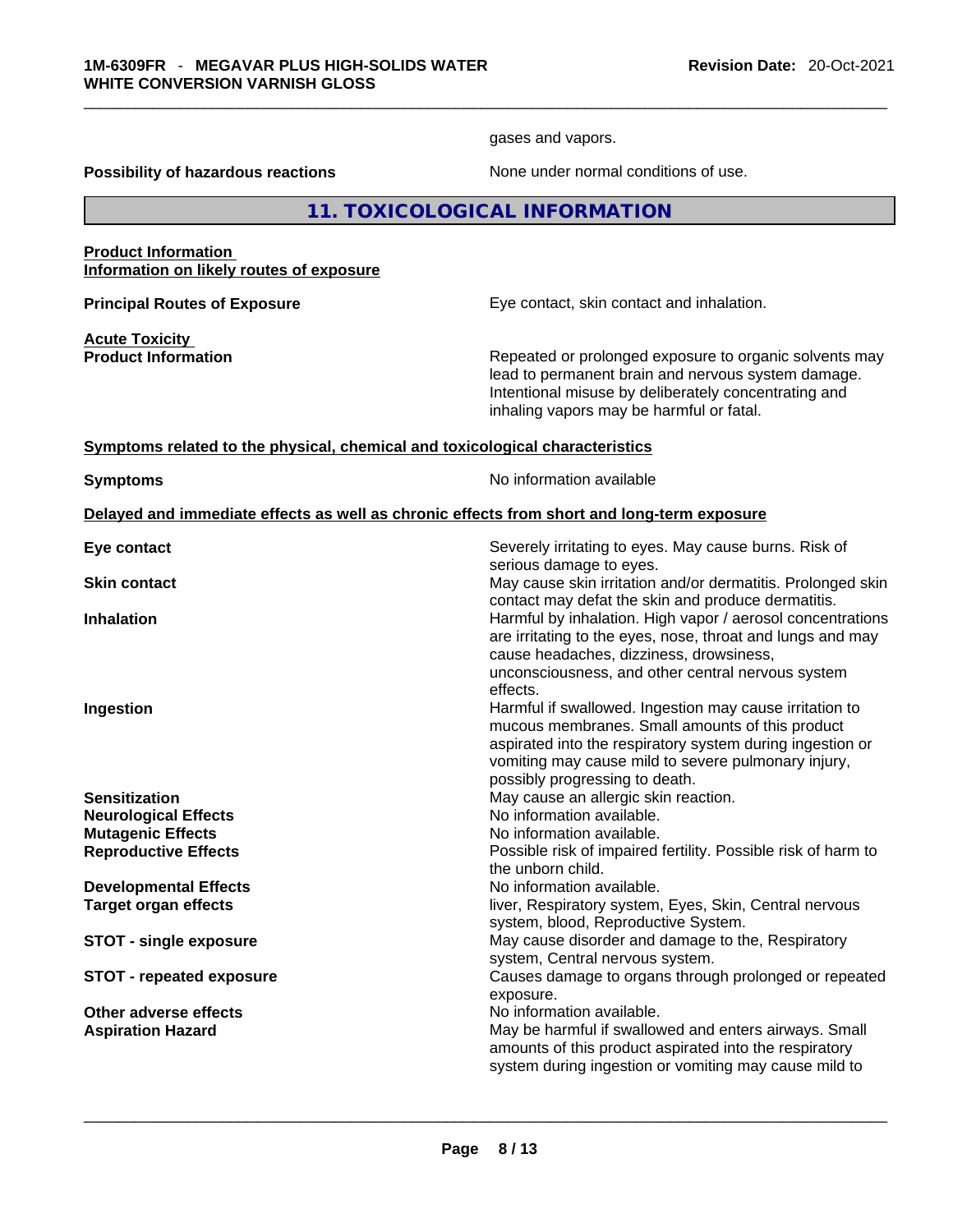#### severe pulmonary injury, possibly progressing to death.

#### **Numerical measures of toxicity**

**The following values are calculated based on chapter 3.1 of the GHS document**

| ATEmix (oral)                        | 6309 mg/ka |
|--------------------------------------|------------|
| <b>ATEmix (dermal)</b>               | 8170 mg/kg |
| <b>ATEmix (inhalation-dust/mist)</b> | 21.3 ma/L  |
| <b>ATEmix (inhalation-vapor)</b>     | 4004 mg/L  |

#### **Component Information**

| Chemical name                                            | Oral LD50             | Dermal LD50              | <b>Inhalation LC50</b>                   |
|----------------------------------------------------------|-----------------------|--------------------------|------------------------------------------|
| Isobutyl alcohol<br>78-83-1                              | $= 2460$ mg/kg (Rat)  | $=$ 3400 mg/kg (Rabbit)  | $> 6.5$ mg/L (Rat) 4 h                   |
| Ethanol<br>64-17-5                                       | $= 7060$ mg/kg (Rat)  |                          | $= 124.7$ mg/L (Rat) 4 h                 |
| n-Butyl acetate<br>123-86-4                              | $= 10768$ mg/kg (Rat) | $> 17600$ mg/kg (Rabbit) |                                          |
| Xylene<br>1330-20-7                                      | $=$ 3500 mg/kg (Rat)  | $>$ 4350 mg/kg (Rabbit)  | $= 29.08$ mg/L (Rat) 4 h                 |
| Toluene<br>108-88-3                                      | $= 2600$ mg/kg (Rat)  | $= 12000$ mg/kg (Rabbit) |                                          |
| Propylene glycol monomethyl ether<br>acetate<br>108-65-6 | $= 8532$ mg/kg (Rat)  | $>$ 5 g/kg (Rabbit)      |                                          |
| Isopropyl alcohol<br>67-63-0                             | $= 1870$ mg/kg (Rat)  | $= 4059$ mg/kg (Rabbit)  | Rat ) 4 h<br>$= 72600$ mg/m <sup>3</sup> |
| Ethyl benzene<br>100-41-4                                | $=$ 3500 mg/kg (Rat)  | $= 15400$ mg/kg (Rabbit) | $= 17.4$ mg/L (Rat) 4 h                  |
| Formaldehyde<br>$50 - 00 - 0$                            | $= 100$ mg/kg (Rat)   | $= 270$ mg/kg (Rabbit)   | $= 0.578$ mg/L (Rat) 4 h                 |

# **Chronic Toxicity**

#### **Carcinogenicity**

*The information below indicates whether each agency has listed any ingredient as a carcinogen:.* 

| <b>Chemical name</b> | <b>IARC</b>                    | <b>NTP</b>             |
|----------------------|--------------------------------|------------------------|
|                      | 2B - Possible Human Carcinogen |                        |
| Ethyl benzene        |                                |                        |
|                      | 1 - Human Carcinogen           | Known Human Carcinogen |
| Formaldehyde         |                                |                        |

• Possible Cancer Hazard. Contains Formaldehyde which may cause cancer based on animal data. Risk of cancer depends on duration and level of exposure.

#### **Legend**

IARC - International Agency for Research on Cancer NTP - National Toxicity Program OSHA - Occupational Safety & Health Administration

**12. ECOLOGICAL INFORMATION** 

# **Ecotoxicity Effects**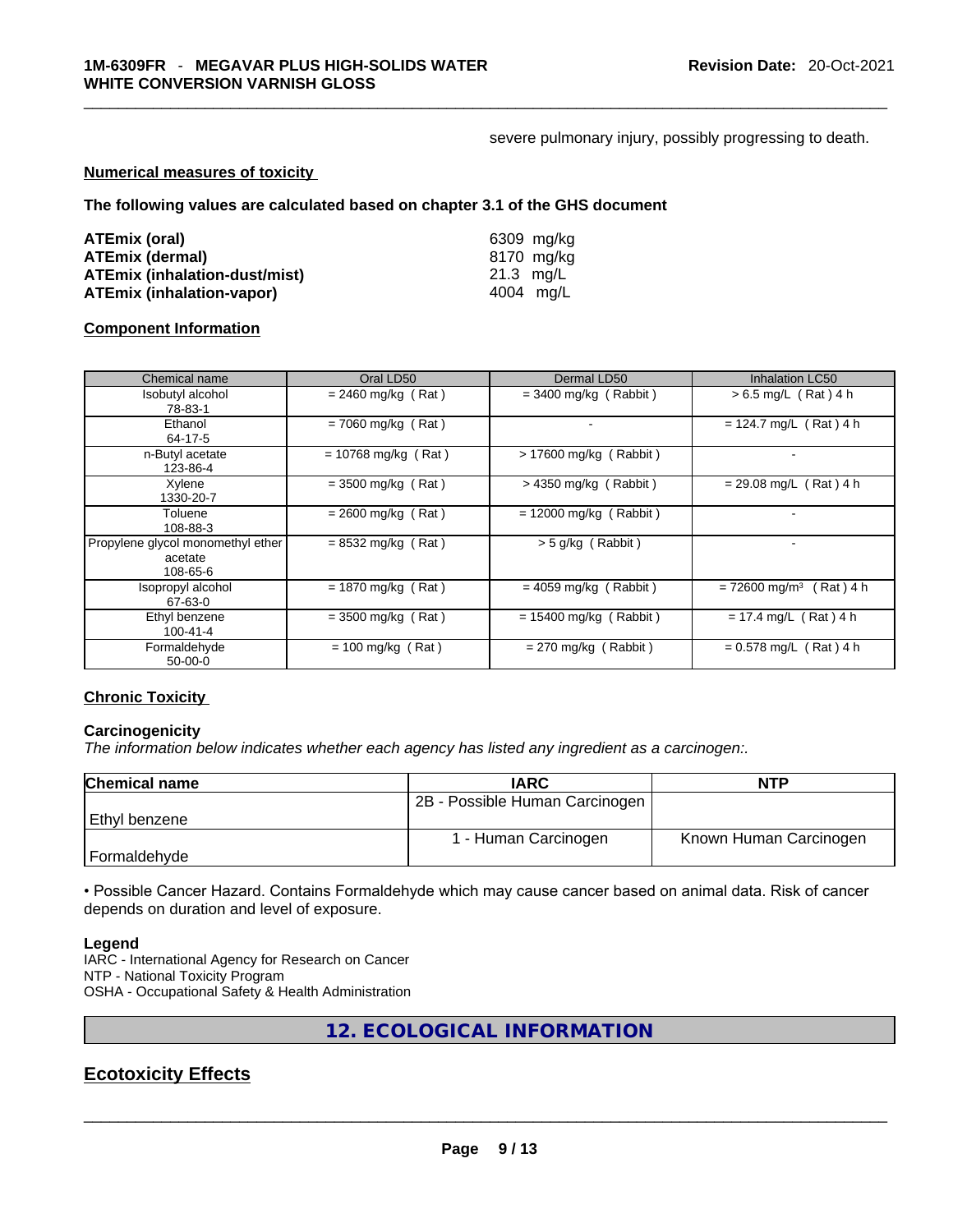The environmental impact of this product has not been fully investigated.

#### **Product Information**

#### **Acute Toxicity to Fish**

No information available

#### **Acute Toxicity to Aquatic Invertebrates**

No information available

#### **Acute Toxicity to Aquatic Plants**

No information available

### **Persistence / Degradability**

No information available.

#### **Bioaccumulation**

There is no data for this product.

#### **Mobility in Environmental Media**

No information available.

#### **Ozone**

No information available

#### **Component Information**

#### **Acute Toxicity to Fish**

n-Butyl acetate LC50: 18 mg/L (Fathead Minnow - 96 hr.) Xylene LC50: 13.5 mg/L (Rainbow Trout - 96 hr.) Ethyl benzene LC50: 12.1 mg/L (Fathead Minnow - 96 hr.)

#### **Acute Toxicity to Aquatic Invertebrates**

n-Butyl acetate EC50: 72.8 mg/L (Daphnia magna - 48 hr.) Ethyl benzene EC50: 1.8 mg/L (Daphnia magna - 48 hr.)

#### **Acute Toxicity to Aquatic Plants**

n-Butyl acetate EC50: 674.7 mg/L (Green algae (Scenedesmus subspicatus), 72 hrs.) Ethyl benzene EC50: 4.6 mg/L (Green algae (Scenedesmus subspicatus), 72 hrs.)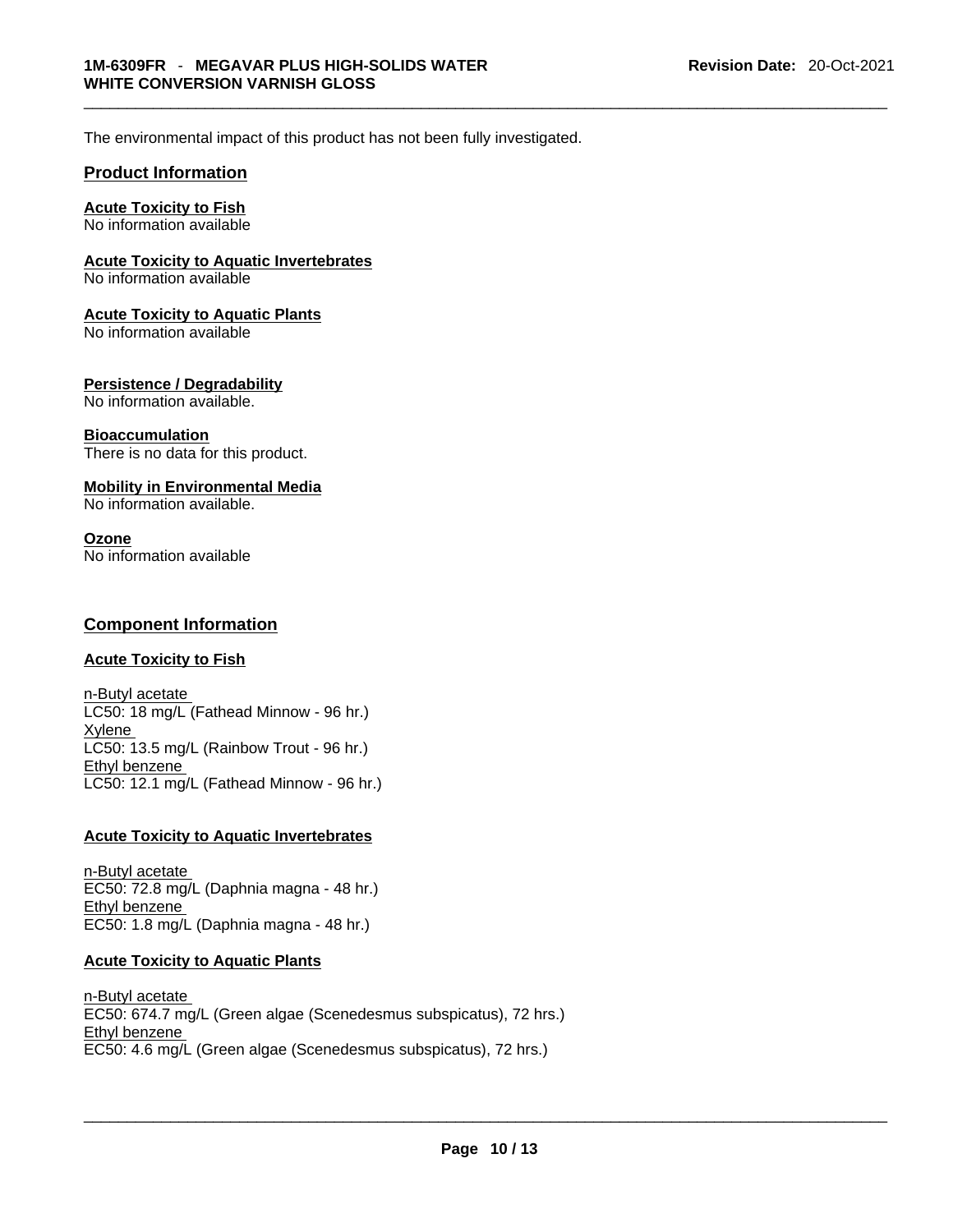### **13. DISPOSAL CONSIDERATIONS**

**Waste Disposal Method** Dispose of in accordance with federal, state, provincial, and local regulations. Local requirements may vary, consult your sanitation department or state-designated environmental protection agency for more disposal options.

**Empty Container Warning <b>Emptied** Containers may retain product residue. Follow label warnings even after container is emptied. Residual vapors may explode on ignition.

# **14. TRANSPORT INFORMATION**

**TDG** 

**Proper Shipping Name** PAINT **Hazard class** 3 **UN-No.** UN1263 **Packing Group III Description** UN1263, PAINT, 3, II

**ICAO / IATA ICAO / IATA Contact the preparer for further information.** 

**IMDG / IMO Contact the preparer for further information.** 

# **15. REGULATORY INFORMATION**

### **International Inventories**

| <b>TSCA: United States</b> | Yes - All components are listed or exempt. |
|----------------------------|--------------------------------------------|
| <b>DSL: Canada</b>         | Yes - All components are listed or exempt. |

### **National Pollutant Release Inventory (NPRI)**

#### **NPRI Parts 1- 4**

This product contains the following Parts 1-4 NPRI chemicals:

| Weight-%       | <b>NPRI Parts 1-4</b> |
|----------------|-----------------------|
| $10 - 30\%$    | Listed                |
| $3 - 7%$       | Listed                |
| 1 - 5%         | Listed                |
| 1 - 5%         | Listed                |
| $1 - 5%$       | Listed                |
| $0.1 - 0.25\%$ | Listed                |
|                |                       |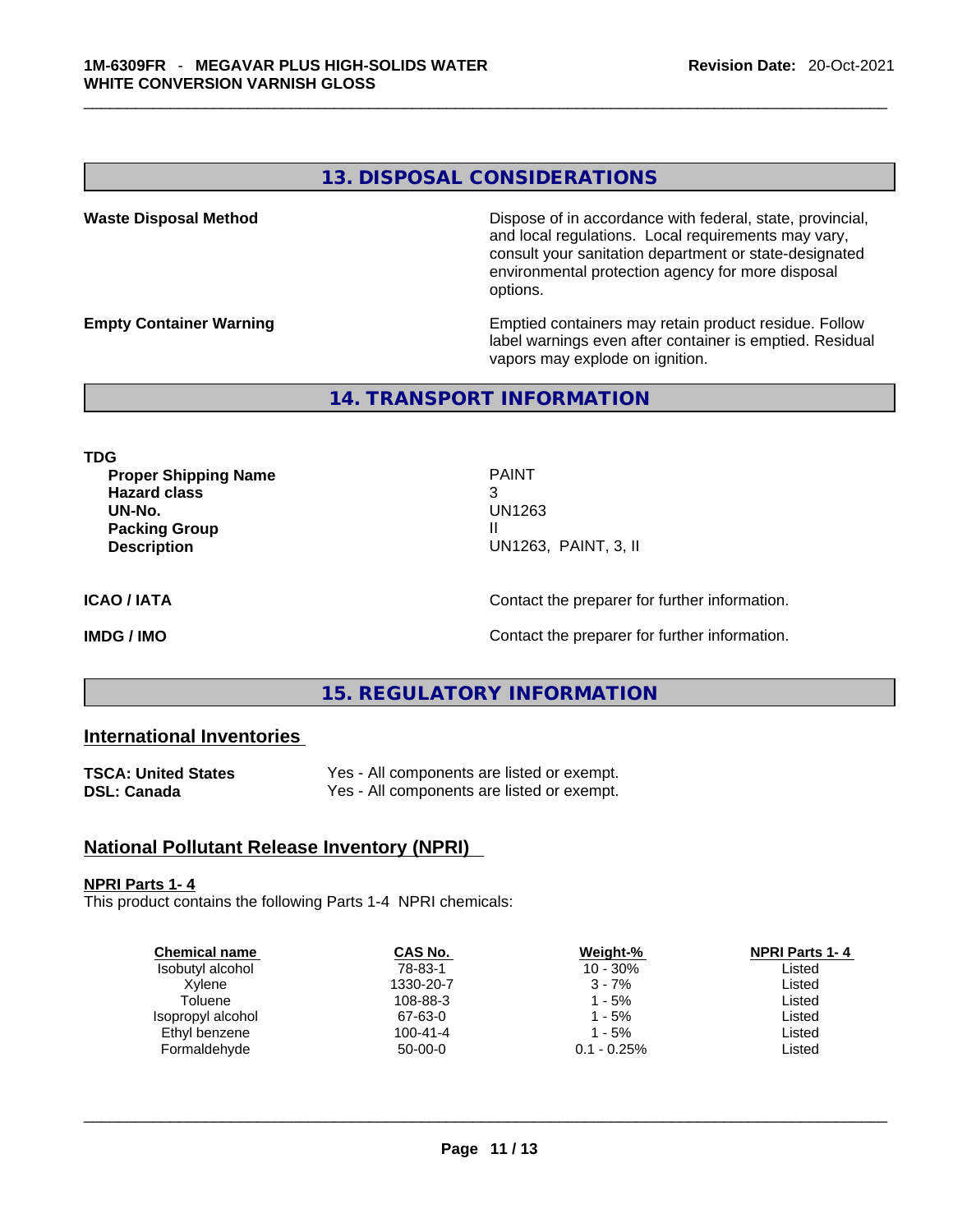#### **NPRI Part 5**

This product contains the following NPRI Part 5 Chemicals:

| <b>Chemical name</b>              | CAS No.   | Weight-%      | <b>NPRI Part 5</b> |  |
|-----------------------------------|-----------|---------------|--------------------|--|
| Ethanol                           | 64-17-5   | 7 - 13%       | Listed             |  |
| n-Butyl acetate                   | 123-86-4  | $5 - 10%$     | Listed             |  |
| Xvlene                            | 1330-20-7 | $3 - 7%$      | Listed             |  |
| Toluene                           | 108-88-3  | 1 - 5%        | Listed             |  |
| Propylene glycol monomethyl ether | 108-65-6  | 1 - 5%        | Listed             |  |
| acetate                           |           |               |                    |  |
| Isopropyl alcohol                 | 67-63-0   | 1 - 5%        | Listed             |  |
| Formaldehyde                      | 50-00-0   | $0.1 - 0.25%$ | Listed             |  |

#### **WHMIS Regulatory Status**

This product has been classified in accordance with the hazard criteria of the Hazardous Products Regulations (HPR) and the SDS contains all the information required by the HPR.

| <b>16. OTHER INFORMATION</b>                                                                                                                                                                                                                                                              |                        |                      |                                                                                                                                               |
|-------------------------------------------------------------------------------------------------------------------------------------------------------------------------------------------------------------------------------------------------------------------------------------------|------------------------|----------------------|-----------------------------------------------------------------------------------------------------------------------------------------------|
| HMIS -<br>Health: $2^*$                                                                                                                                                                                                                                                                   | <b>Flammability: 3</b> | <b>Reactivity: 0</b> | $PPE: -$                                                                                                                                      |
| <b>HMIS Legend</b><br>0 - Minimal Hazard<br>1 - Slight Hazard<br>2 - Moderate Hazard<br>3 - Serious Hazard<br>4 - Severe Hazard<br>* - Chronic Hazard<br>X - Consult your supervisor or S.O.P. for "Special" handling instructions.<br>present under the actual normal conditions of use. |                        |                      | Note: The PPE rating has intentionally been left blank. Choose appropriate PPE that will protect employees from the hazards the material will |

*Caution: HMISÒ ratings are based on a 0-4 rating scale, with 0 representing minimal hazards or risks, and 4 representing significant hazards or risks. Although HMISÒ ratings are not required on MSDSs under 29 CFR 1910.1200, the preparer, has chosen to provide them. HMISÒ ratings are to be used only in conjunction with a fully implemented HMISÒ program by workers who have received appropriate HMISÒ training. HMISÒ is a registered trade and service mark of the NPCA. HMISÒ materials may be purchased exclusively from J. J. Keller (800) 327-6868.* 

 **WARNING!** If you scrape, sand, or remove old paint, you may release lead dust. LEAD IS TOXIC. EXPOSURE TO LEAD DUST CAN CAUSE SERIOUS ILLNESS, SUCH AS BRAIN DAMAGE, ESPECIALLY IN CHILDREN. PREGNANT WOMEN SHOULD ALSO AVOID EXPOSURE.Wear a NIOSH approved respirator to control lead exposure. Clean up carefully with a HEPA vacuum and a wet mop. Before you start, find out how to protect yourself and your family by logging onto Health Canada at

http://www.hc-sc.gc.ca/ewh-semt/contaminants/lead-plomb/asked\_questions-questions\_posees-eng.php.

**Prepared By Product Stewardship Department** Benjamin Moore & Co. 101 Paragon Drive Montvale, NJ 07645 800-225-5554